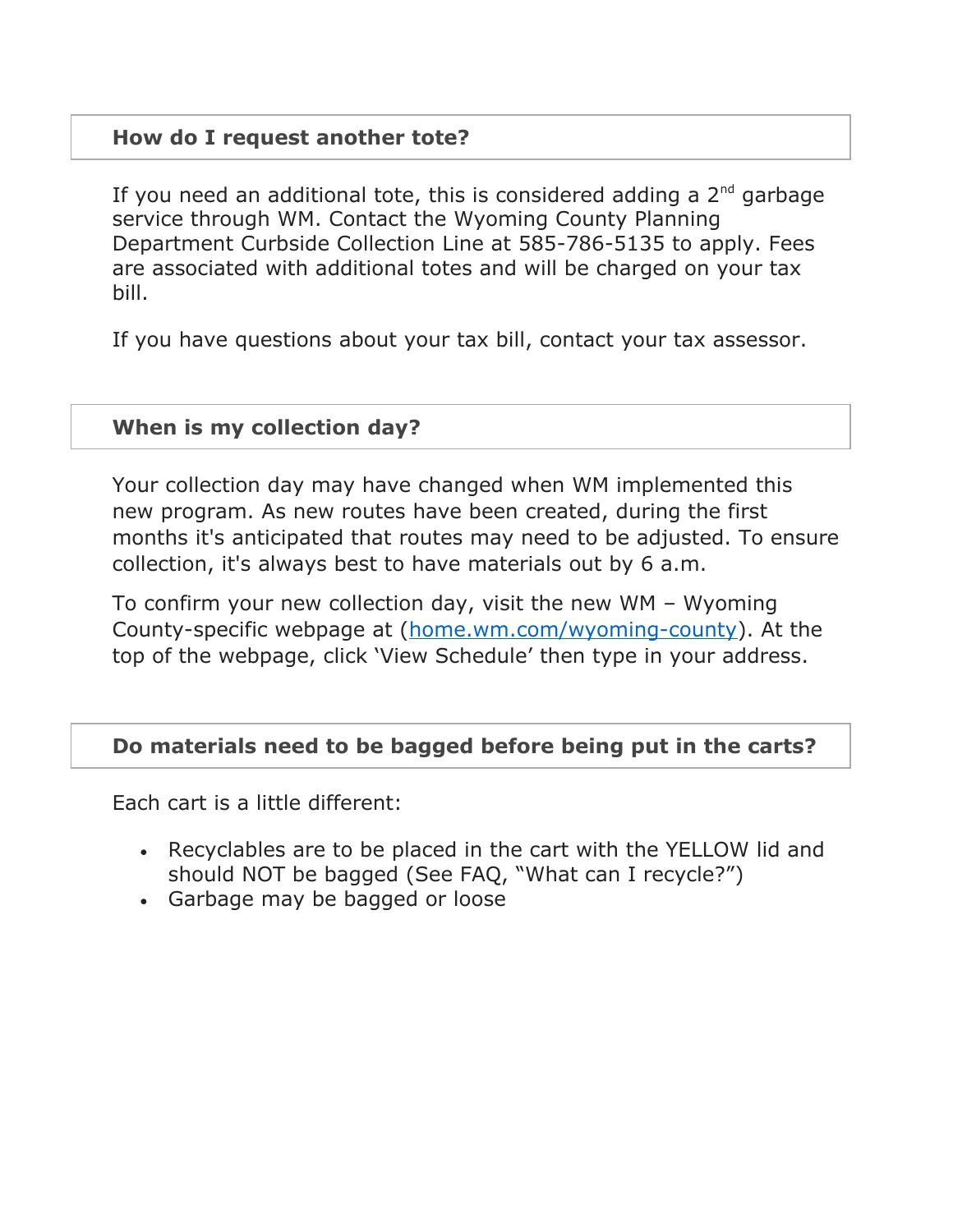### **What if my cart gets damaged?**

Waste Management is responsible for cart maintenance and replacement. Should your bins become damaged, please contact WM at 1-800-972-4545.

### **WM picked up my garbage, but not recycling? (or vice versa)**

Please leave both totes out for the entire day. There are two separate trucks, one for recycling & one for garbage, so it is very likely they will not be picked up at the same time.

If your recycling was missed, check the property address against green/gold list & calendar to be sure you have the correct week for recycling. To view the WM mailer with the property addresses, collection day and green/gold calendar, click this link: [https://www.wyomingco.net/DocumentCenter/View/8955/Curbside-](https://www.wyomingco.net/DocumentCenter/View/8955/Curbside-Collection-Pickup-Schedule-Effective-May-2-2022)[Collection-Pickup-Schedule-Effective-May-2-2022](https://www.wyomingco.net/DocumentCenter/View/8955/Curbside-Collection-Pickup-Schedule-Effective-May-2-2022)

If trash/recycling recovery was not completed on the collection day, leave it out the next day and report it to the Wyoming County Planning Department Curbside Collection Line at 585-786-5135.

### **What is the Green/Gold Calendar & List?**

WM sent out a list of the addresses in Wyoming County via mail that provides residents with their new collection day and assigns them either as a Green or Gold week, referring to recycling collection.

Trash will be collected weekly, and recycling will be collected bi-weekly on the day assigned to the property address in that list.

To view the WM mailer with the property addresses, collection day and green/gold calendar, click this link: [https://www.wyomingco.net/DocumentCenter/View/8955/Curbside-](https://www.wyomingco.net/DocumentCenter/View/8955/Curbside-Collection-Pickup-Schedule-Effective-May-2-2022)[Collection-Pickup-Schedule-Effective-May-2-2022](https://www.wyomingco.net/DocumentCenter/View/8955/Curbside-Collection-Pickup-Schedule-Effective-May-2-2022)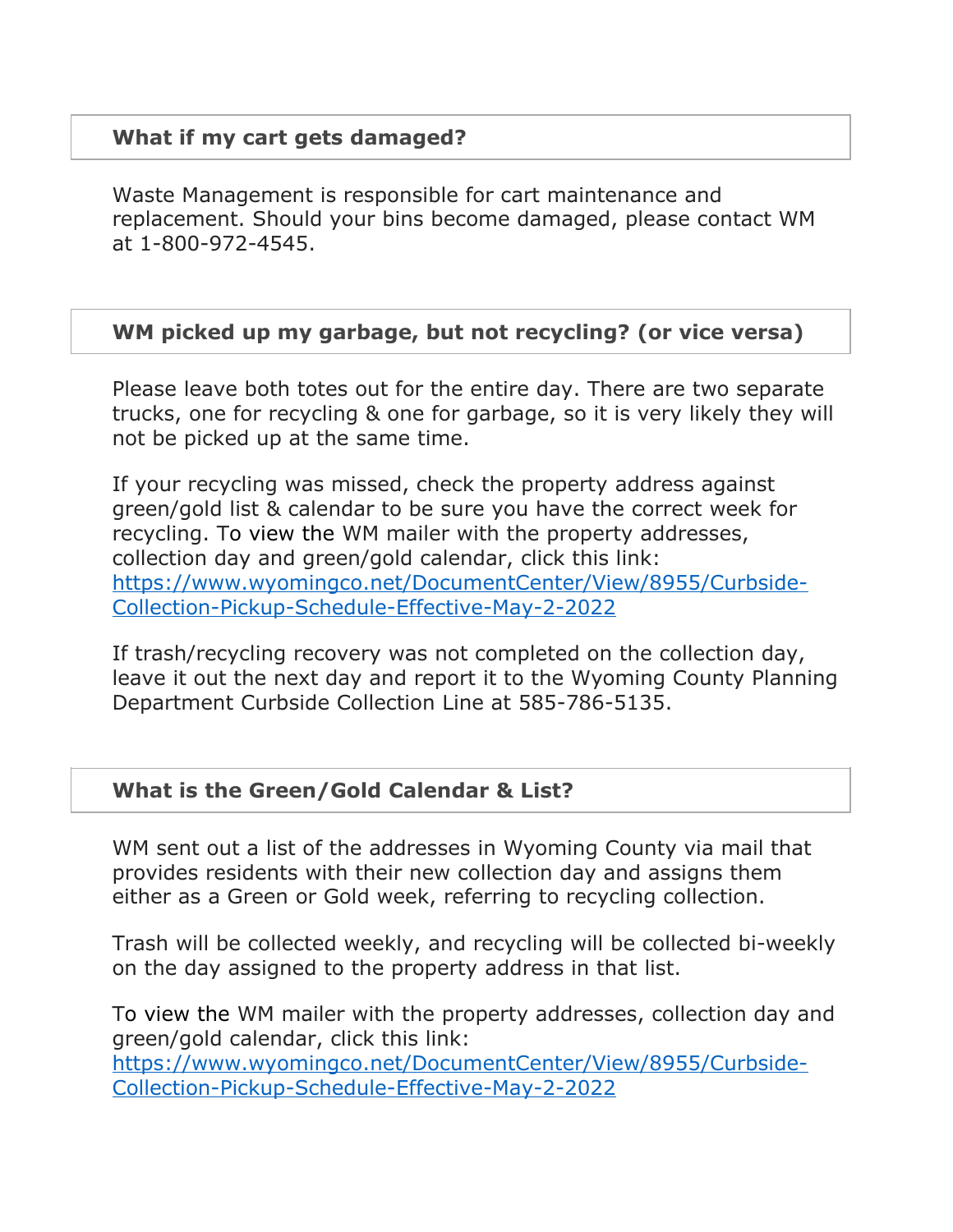## **What can be recycled?**

- Plastic bottles & containers
- Food & beverage containers
- Paper
- Flattened cardboard & paperboard
- Glass bottles & containers

For more information, visit WM's Recycling Webpage at: <https://www.wm.com/us/en/recycle-right/recycling-101>

Quick recycling reference guide:

[https://www.wyomingco.net/DocumentCenter/View/9554/Recycle-](https://www.wyomingco.net/DocumentCenter/View/9554/Recycle-Right)**[Right](https://www.wyomingco.net/DocumentCenter/View/9554/Recycle-Right)** 

#### **What is considered a bulky item?**

\*\*NOTE\*\* A bag of garbage is not considered a bulky item. Please click link below for the bulky item guidelines provided by WM.

<https://www.wyomingco.net/DocumentCenter/View/9552/Bulky-Waste>

### **I need a sticker for an extra bag of garbage**

If you have any normal household garbage that is not recyclable and does not fit into your tote, you can place the excess garbage in 30 gallon bags and affix an extra capacity sticker on each bag.

Stickers can be purchased at the Wyoming County Planning Dept, Village of Perry, Town of Bennington, or Town of Warsaw for \$5 each.

After affixing the sticker to the extra bag, you can place the extra bag next to your trash cart for collection. Any bags without the sticker will not be collected.